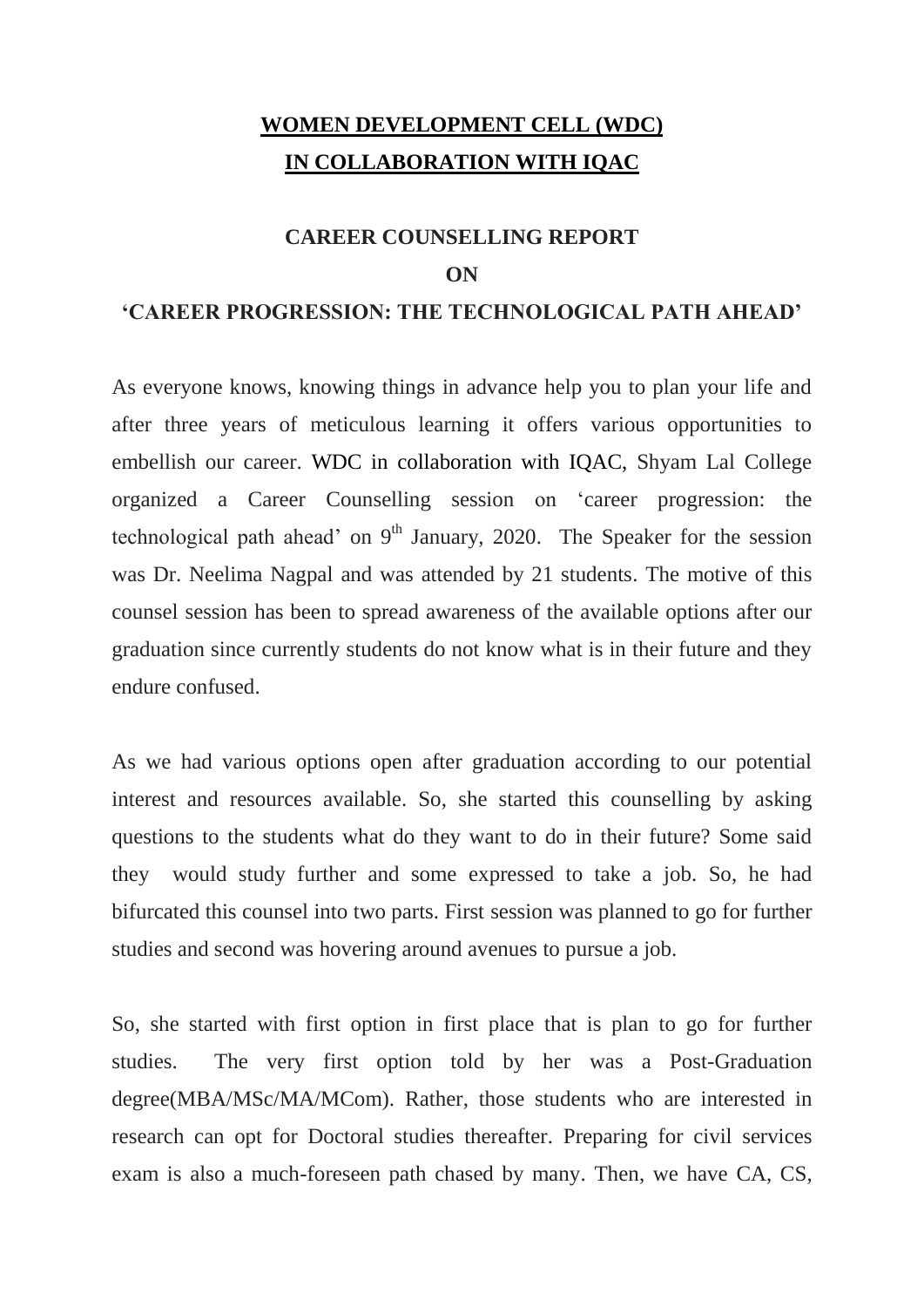ICWA, as professional courses whose foundation level examination is exempt if enrolled with a Degree. They are the choice of most of the commerce graduates as they provide a promising career once they have crossed over the exams. Since, there is no need to take the foundation exam as we can get a direct entry and it's level 2 on the basis of our B.Com degree, it is also a commonly opted career path. Next option we have CRISIL certified Analyst, it provides students with live projects on various Research and Analysis subjects and being a professional course it offers a handsome earning option. Also the fees for the program are comparatively underpriced. Then she talked about actuarial science. This is relatively a difficult course; it includes subject related to risk analysis and it lands after successful completion mostly in the finance and Insurance sector. So, it requires high mathematical and statistical skills. Then, MBA student should be thinking about in what subject they want to get specialization in their MBA even before filling its application form. Then, he had come to the chartered financial analyst(CFA). Generally, the duration of CFA course is 2.5 year and it is designed to cover and certify the competence and integrity of financial analyst. So, these are still more options which has been offered in the academic world.

With all the rounds of discussions, it was concluded that first identify the marketability of the course and your interest area in the relevant field. Never attempt to run a rat-race when the destination is same, cherishing your journey is equally crucial, may be most important. The session ended with a vote of thanks.